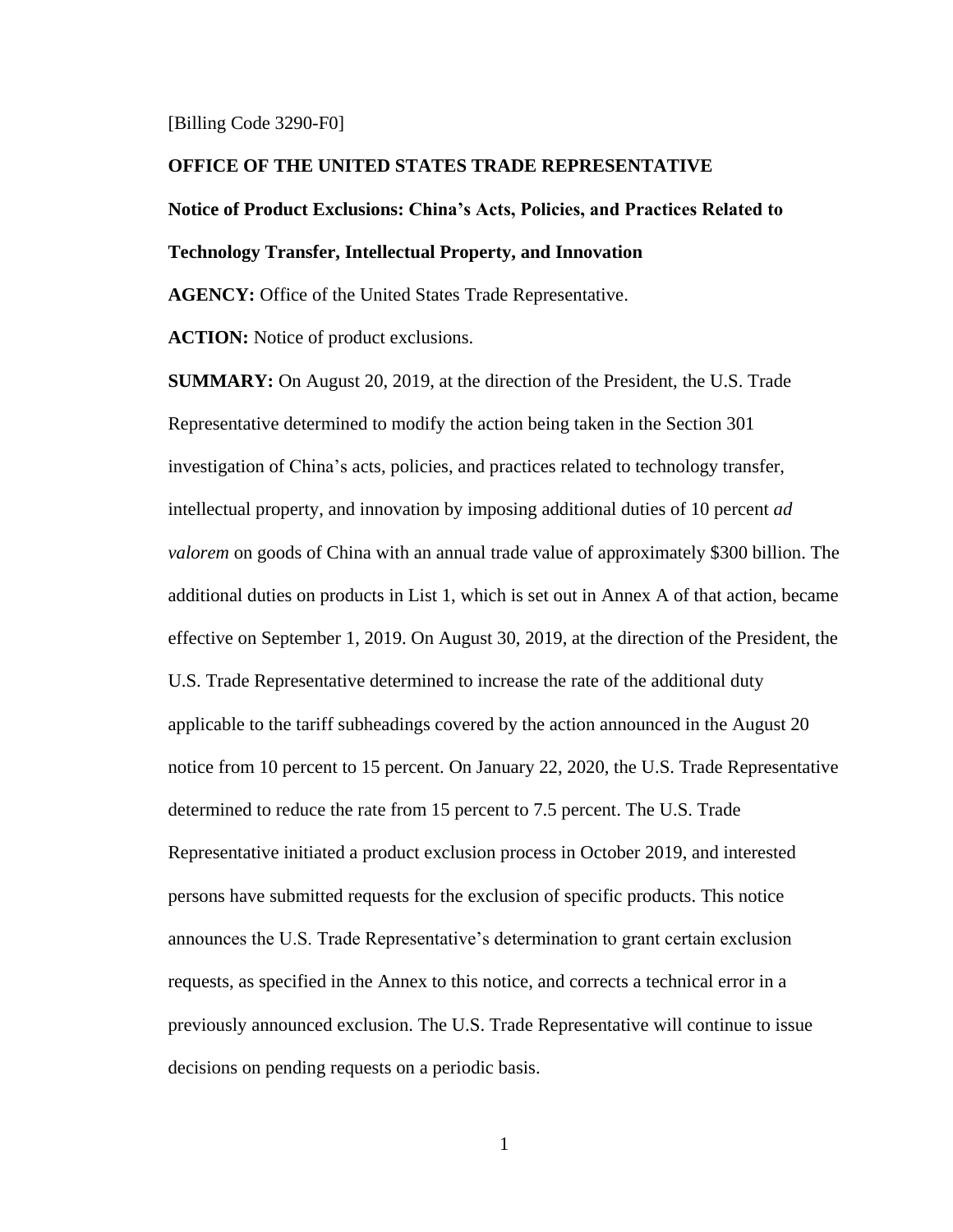**DATES:** The product exclusions announced in this notice will apply as of September 1, 2019, the effective date of List 1 of the \$300 billion action, and will extend to September 1, 2020.

**FOR FURTHER INFORMATION CONTACT:** For general questions about this notice, contact Assistant General Counsels Philip Butler or Megan Grimball, or Director of Industrial Goods Justin Hoffmann at (202) 395-5725. For specific questions on customs classification or implementation of the product exclusions identified in the Annex to this notice, contact [traderemedy@cbp.dhs.gov.](mailto:traderemedy@cbp.dhs.gov)

## **SUPPLEMENTARY INFORMATION**:

#### **A. Background**

For background on the proceedings in this investigation, please see prior notices including: 82 FR 40213 (August 24, 2017), 83 FR 14906 (April 6, 2018), 83 FR 28710 (June 20, 2018), 83 FR 33608 (July 17, 2018), 83 FR 38760 (August 7, 2018), 83 FR 40823 (August 16, 2018), 83 FR 47974 (September 21, 2018), 83 FR 49153 (September 28, 2018), 84 FR 20459 (May 9, 2019), 84 FR 43304 (August 20, 2019), 84 FR 45821 (August 30, 2019), 84 FR 57144 (October 24, 2019), 84 FR 69447 (December 18, 2019), 85 FR 3741 (January 22, 2020), 85 FR 13970 (March 10, 2020), 85 FR 15244 (March 17, 2020), and 85 FR 17936 (March 31, 2020).

In a notice published on August 20, 2019, the U.S. Trade Representative, at the direction of the President, announced a determination to modify the action being taken in the Section 301 investigation by imposing an additional 10 percent *ad valorem* duty on products of China with an annual aggregate trade value of approximately \$300 billion. 84 FR 43304 (August 20, 2019) (the August 20 notice). The August 20 notice contains two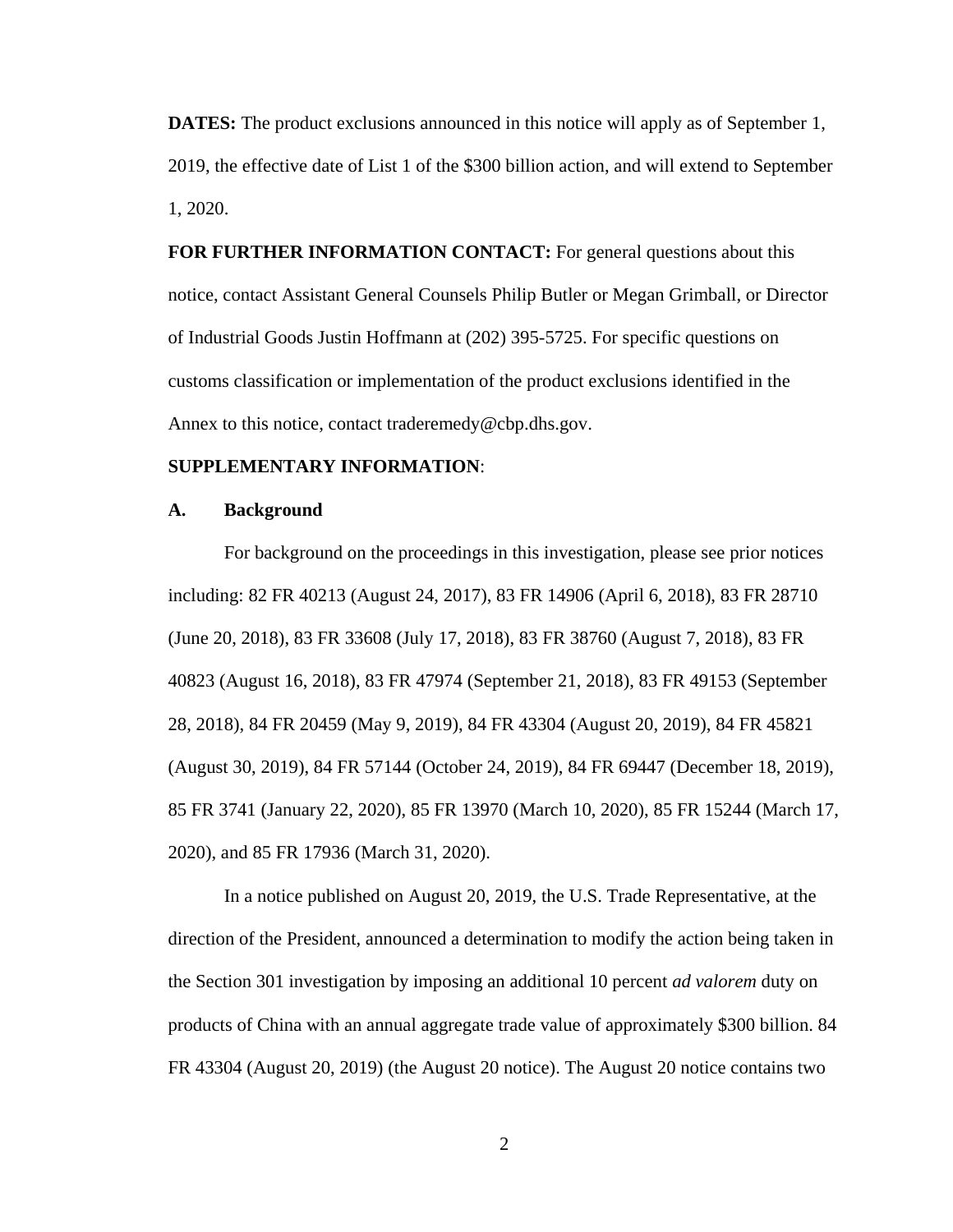separate lists of tariff subheadings, with two different effective dates. List 1, which is set out in Annex A of the August 20 notice, was effective September 1, 2019. List 2, which is set out in Annex C of the August 20 notice, was scheduled to take effect on December 15, 2019.

On August 30, 2019, the U.S. Trade Representative, at the direction of the President, determined to modify the action being taken in the investigation by increasing the rate of additional duty from 10 to 15 percent *ad valorem* on the goods of China specified in Annex A (List 1) and Annex C (List 2) of the August 20 notice. *See* 84 FR 45821. On October 24, 2019, the U.S. Trade Representative established a process by which U.S. stakeholders could request exclusion of particular products classified within an 8-digit Harmonized Tariff Schedule of the United States (HTSUS) subheading covered by List 1 of the \$300 billion action from the additional duties. *See* 84 FR 57144 (the October 24 notice). Subsequently, the U.S. Trade Representative announced a determination to suspend until further notice the additional duties on products set out in Annex C (List 2) of the August 20 notice. *See* 84 FR 69447 (December 18, 2019). The U.S. Trade Representative later determined to further modify the action being taken by reducing the additional duties for the products covered in Annex A of the August 20 notice (List 1) from 15 percent to 7.5 percent. *See* 85 FR 3741 (January 22, 2020).

Under the October 24 notice, requests for exclusion had to identify the product subject to the request in terms of the physical characteristics that distinguish the product from other products within the relevant 8-digit subheading covered by the \$300 billion action. Requestors also had to provide the 10-digit subheading of the HTSUS most applicable to the particular product requested for exclusion, and could submit information

3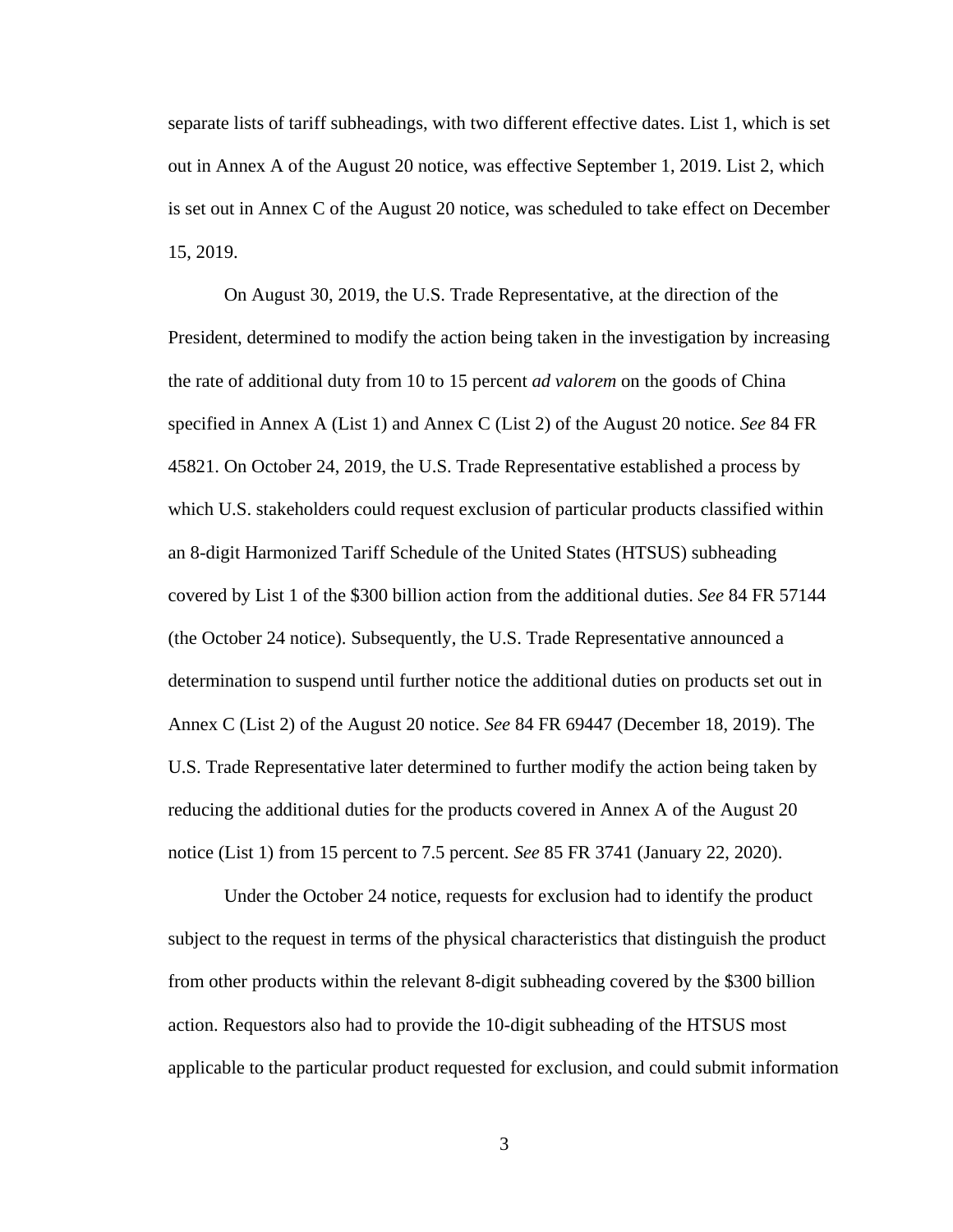on the ability of U.S. Customs and Border Protection to administer the requested exclusion. Requestors were asked to provide the quantity and value of the Chinese-origin product that the requestor purchased in the last three years, among other information. With regard to the rationale for the requested exclusion, requests had to address the following factors:

- Whether the particular product is available only from China and specifically whether the particular product and/or a comparable product is available from sources in the United States and/or third countries.
- Whether the imposition of additional duties on the particular product would cause severe economic harm to the requestor or other U.S. interests.
- Whether the particular product is strategically important or related to "Made in China" 2025" or other Chinese industrial programs.

The October 24 notice stated that the U.S. Trade Representative would take into account whether an exclusion would undermine the objectives of the Section 301 investigation.

The October 24 notice required submission of requests for exclusion from List 1 of the \$300 billion action no later than January 31, 2020, and noted that the U.S. Trade Representative periodically would announce decisions. In March 2020, the U.S. Trade Representative announced three sets of exclusions. *See* 85 FR 13970, 85 FR 15244, and 85 FR 17936. The Office of the United States Trade Representative regularly updates the status of each pending request on the Exclusions Portal at

[https://exclusions.ustr.gov/s/docket?docketNumber=USTR-2019-0017.](https://exclusions.ustr.gov/s/docket?docketNumber=USTR-2019-0017)

# **B. Determination to Grant Certain Exclusions**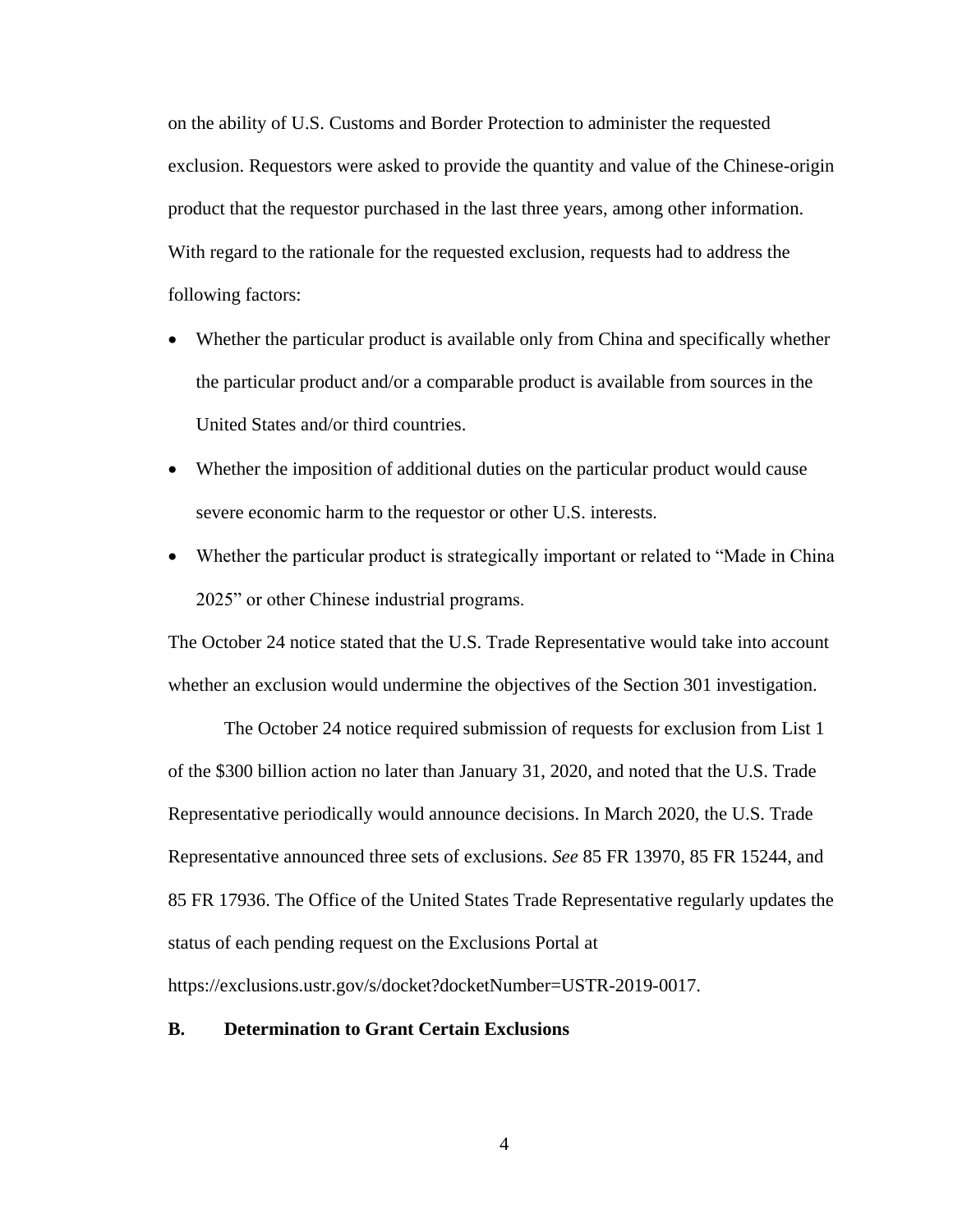Based on the evaluation of the factors set out in the October 24 notice, which are summarized above, pursuant to sections 301(b), 301(c), and 307(a) of the Trade Act of 1974, as amended, and in accordance with the advice of the interagency Section 301 Committee, the U.S. Trade Representative has determined to grant the product exclusions set out in the Annex to this notice. The U.S. Trade Representative's determination also takes into account advice from advisory committees and any public comments on the pertinent exclusion requests.

As set out in the Annex, the exclusions are reflected in three 10-digit HTSUS subheadings and five specially prepared product descriptions, which together respond to 27 separate exclusion requests.

In accordance with the October 24 notice, the exclusions are available for any product that meets the description in the Annex, regardless of whether the importer filed an exclusion request. Further, the scope of each exclusion is governed by the scope of the 10-digit HTSUS subheading as described in the Annex, and not by the product descriptions set out in any particular request for exclusion.

Paragraph A, subparagraphs (3)-(4) of the Annex contain conforming amendments to the HTSUS reflecting the modifications made by the Annex.

Paragraph B, subparagraph (1) makes a technical correction to U.S. note 20(uu)(9), published at 85 FR 15244 (March 17, 2020).

As stated in the October 24 notice, the exclusions will apply from September 1, 2019, the effective date of List 1 of the \$300 billion action, and will extend for one year to September 1, 2020. U.S. Customs and Border Protection will issue instructions on entry guidance and implementation.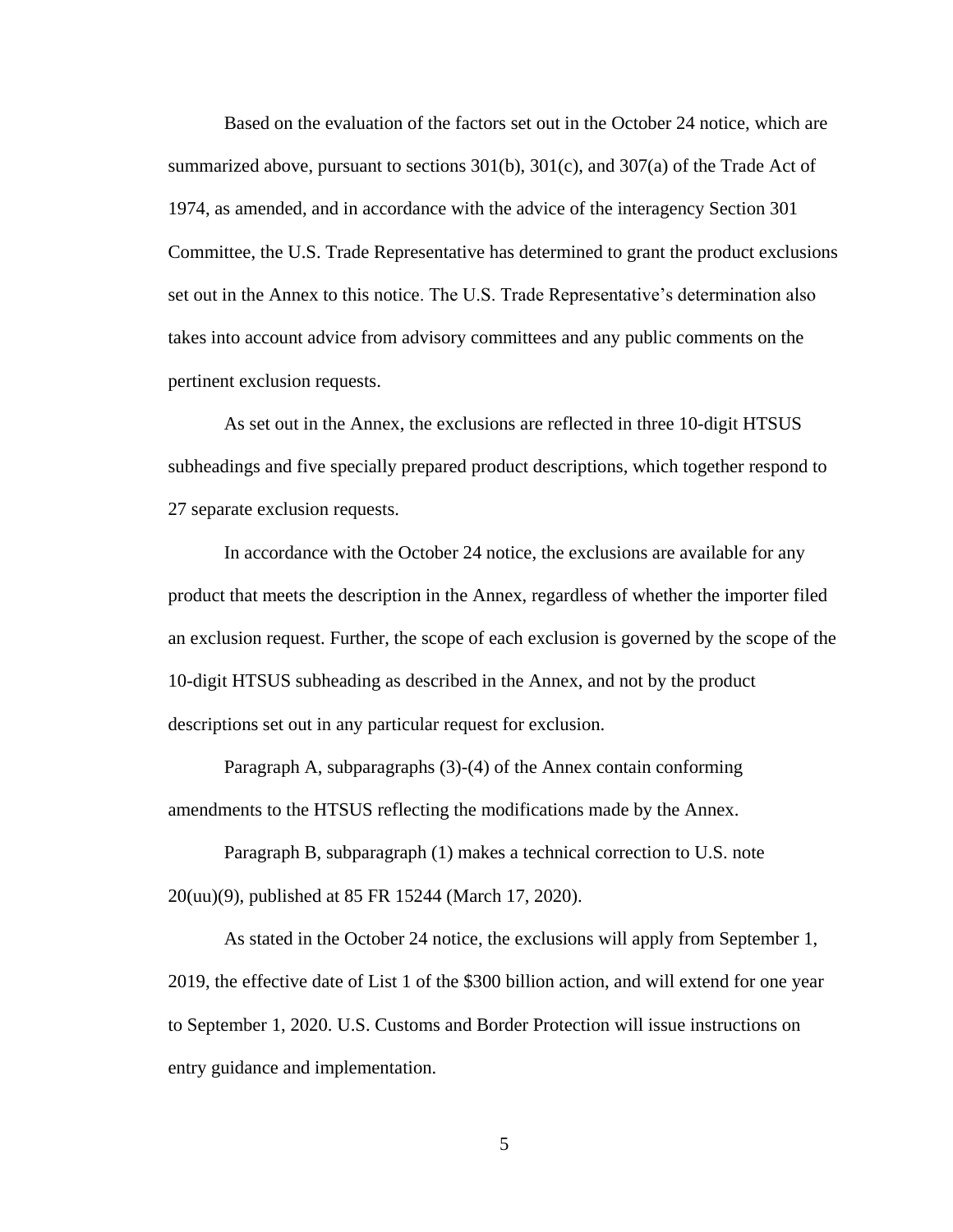The U.S. Trade Representative will continue to issue determinations on pending

requests on a periodic basis.

Joseph Barloon General Counsel Office of the United States Trade Representative.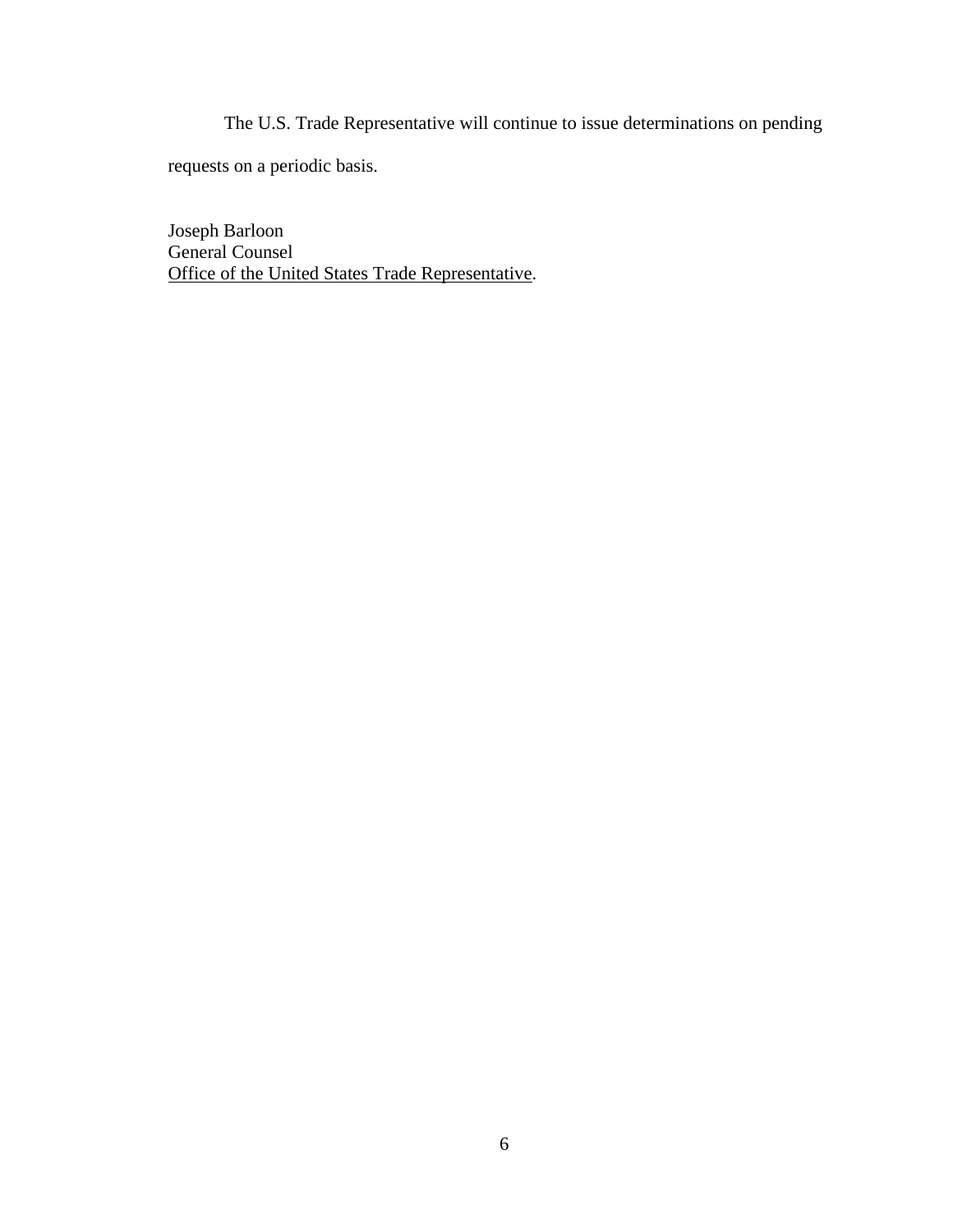## **ANNEX**

- A. Effective with respect to goods entered for consumption, or withdrawn from warehouse for consumption, on or after 12:01 a.m. eastern daylight time on September 1, 2019, subchapter III of chapter 99 of the Harmonized Tariff Schedule of the United States (HTSUS) is modified:
	- 1. by inserting the following new heading 9903.88.47 in numerical sequence, with the material in the new heading inserted in the columns of the HTSUS labeled "Heading/Subheading", "Article Description", and "Rates of Duty 1- General", respectively:

| Heading/<br><b>Subheading</b> | <b>Article Description</b>                     | <b>Rates of Duty</b> |                |  |
|-------------------------------|------------------------------------------------|----------------------|----------------|--|
|                               |                                                |                      |                |  |
|                               |                                                | General              | <b>Special</b> |  |
| "9903.88.47                   | Articles the product of China, as provided for |                      |                |  |
|                               | in U.S. note 20(zz) to this subchapter, each   |                      |                |  |
|                               | covered by an exclusion granted by the U.S.    |                      |                |  |
|                               | Trade Representative                           | The duty             |                |  |
|                               |                                                | provided in          |                |  |
|                               |                                                | the                  |                |  |
|                               |                                                | applicable           |                |  |
|                               |                                                | subheading"          |                |  |

2. by inserting the following new U.S. note 20(zz) to subchapter III of chapter 99 in numerical sequence:

"(zz) The U.S. Trade Representative determined to establish a process by which particular products classified in heading 9903.88.15 and provided for in U.S. notes 20(r) and (s) to this subchapter could be excluded from the additional duties imposed by heading 9903.88.15. See 84 Fed. Reg. 43304 (August 20, 2019), 84 Fed. Reg. 45821 (August 30, 2019), 84 Fed. Reg. 57144 (October 24, 2019) and 85 Fed. Reg. 3741 (January 22, 2020). Pursuant to the product exclusion process, the U.S. Trade Representative has determined that the additional duties provided for in heading 9903.88.15 shall not apply to the following particular products, which are provided for in the following enumerated statistical reporting numbers:

- 1) 3306.20.0000
- 2) 6506.10.6030
- 3) 8512.10.4000
- 4) Tumblers or disposable graduated liners for pitchers, of plastics, of a kind used in healthcare facilities (described in statistical reporting number 3924.10.4000)